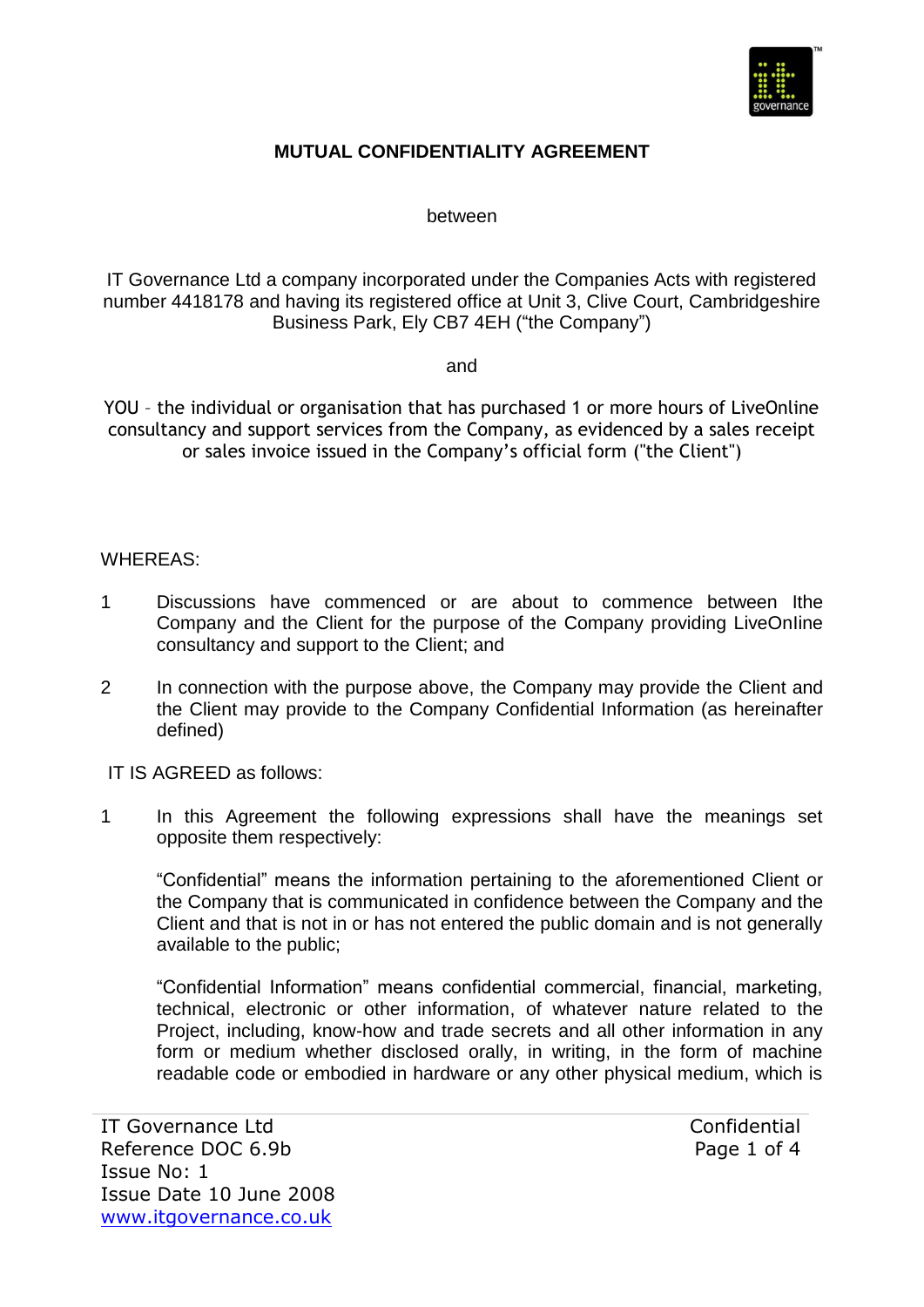

disclosed before or after the date of this Agreement or which is produced from such information (including any evaluations);

- 2 In consideration of the mutual undertakings contained herein the Company and the Client ("the Parties" and, individually, "Party") agree as follows:
- 2.1 The Parties hereby undertake in relation to each other that it shall:
- 2.1.1 not at any time, without the prior written consent of the other Party, disclose or reveal any Confidential Information to any person or Party whatsoever (other than persons referred to at Clause 2.1.9 below) and shall not send any Confidential Information, or cause the same to be sent by post, fax, telephone, video conferencing or electronic mail or by way of any other form of data transmission without the prior consent of the other Party;
- 2.1.2 use the Confidential Information solely for the purpose outlined above, or such other purposes, as the Parties may agree;
- 2.1.3 maintain strict confidentiality in respect of all the Confidential Information;
- 2.1.4 treat and safeguard as private and confidential all Confidential Information that is received or communicated to it;
- 2.1.5 not at any time, without the prior written consent of the other Party, take, make or retain any copies, reproductions or facsimiles of any Confidential Information in any form of media or materials, except that a Party may, to the extent reasonably necessary in connection with its evaluation for the purpose above, copy, adapt and analyse the Confidential Information and incorporate the Confidential Information into reports and analyses;
- 2.1.6 keep separate all Confidential Information, and all information generated based thereon from all its other documents and records;
- 2.1.7 keep all documents and other materials bearing or incorporating any of the Confidential Information at the usual place of business;
- 2.1.8 not use, reproduce, transform or store any of the Confidential Information in an externally accessible computer or electronic information retrieval system, save that this shall not restrict those persons referred to in clause 2.1.9 below from transmitting and receiving Confidential Information via email from computers outside of the respective Party's usual place of business;
- 2.1.9 only allow exclusive access to the Confidential Information to such of its consultants, agents and advisers (being its bankers, lawyers, accountants and technical advisers) ("advisers") who at the time of access have reasonable need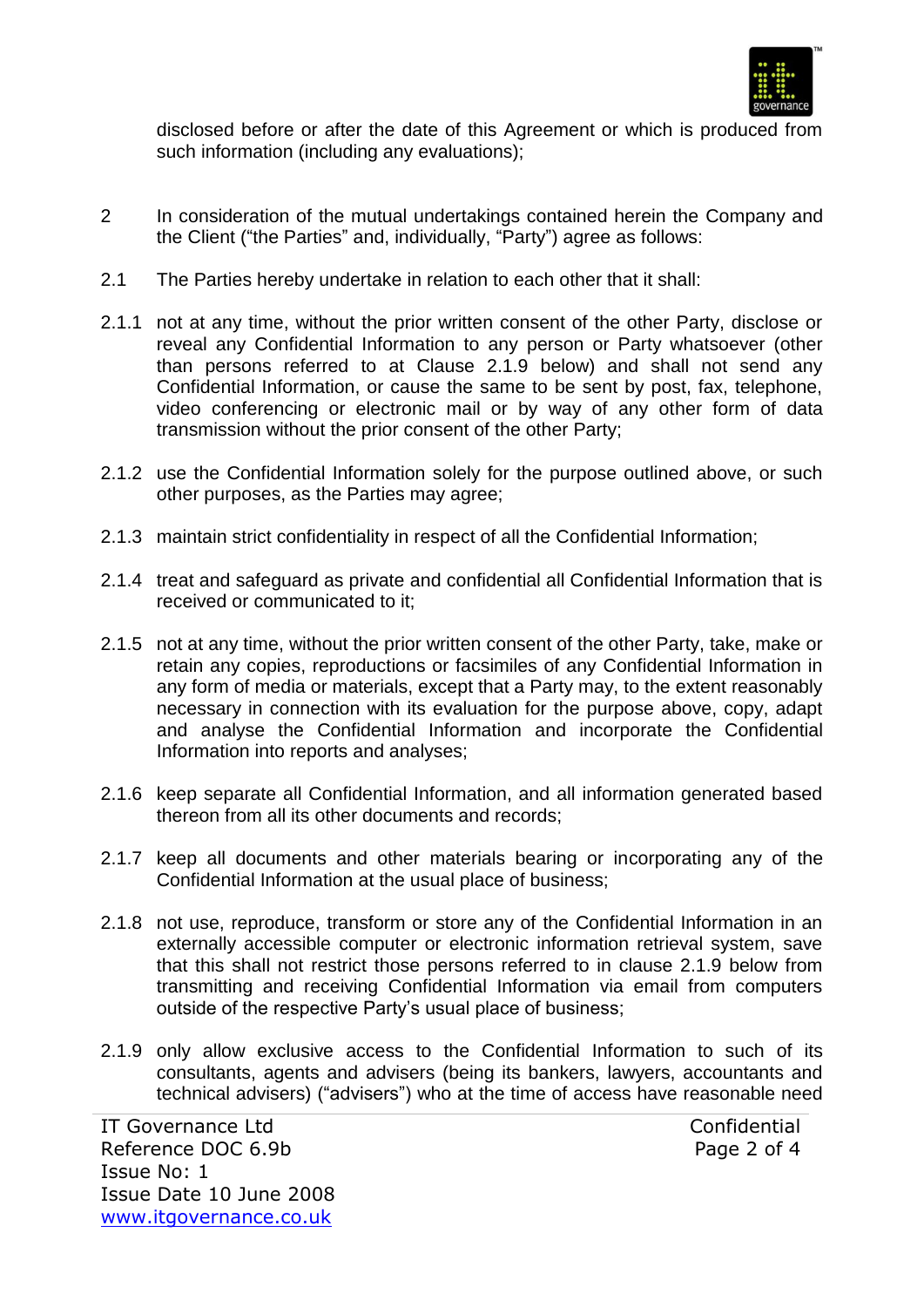

to see and use it for the purposes of the Party's evaluation for the purpose above. Each Party shall inform any such Advisers of the confidential nature of the Confidential Information and their obligations in respect thereof; and

- 2.2 Where any Confidential Information is stored in physical form and the owning Party requires its destruction, the receiving Party will do so by way of crossshredding, burning, pulping or pulverising, as appropriate. Where any Confidential Information is stored in electronic form and the owning Party requires its destruction, the receiving Party will ensure that all storage media is deleted and overwritten. If such deletion or overwriting does not ensure that the Confidential Information cannot be accessed thereafter, the media shall be destroyed as indicated above.
- 2.3 Each Party agrees to keep the existence of any evaluations, discussions and negotiations confidential and not to make any public announcement in relation to, or public comment on, such evaluations, discussion and negotiations or reveal the existence of the negotiations and discussions to any third party without the prior written consent of the other Party. Notwithstanding the foregoing provisions, each Party shall be entitled to reveal the existence of any such evaluations, discussions and negotiations on a confidential basis to such of its employees, consultants, agents and advisers as provided in Clause 2.1.9 to whom such disclosure is reasonably required.
- 2.4 Each Party acknowledges to the other Party that at any time it may require the other Party to cease all use of the Confidential Information and, in such event, it will immediately return to the other Party, or at its option may alternatively elect to destroy all of the original versions of the Confidential Information and copies thereof in its possession. Within seven days of return or destruction of the Confidential Information, it shall provide the other Party with a written declaration confirming that it has not retained any document, file or other media containing any part of the Confidential Information or based in any way on the Confidential **Information**
- 2.5 Each Party agrees that unless otherwise stated, the obligations and undertakings of confidentiality detailed in this Agreement shall continue in full force and effect until the other Party releases it therefrom by notice in writing.
- 2.6 The provisions of this Agreement shall not apply to any information which is required to be disclosed by a Party to a regulatory body or a court of competent jurisdiction.
- 2.7 This Agreement shall be governed by and construed in accordance with the law of England and is subject to the non-exclusive jurisdiction of the English courts.